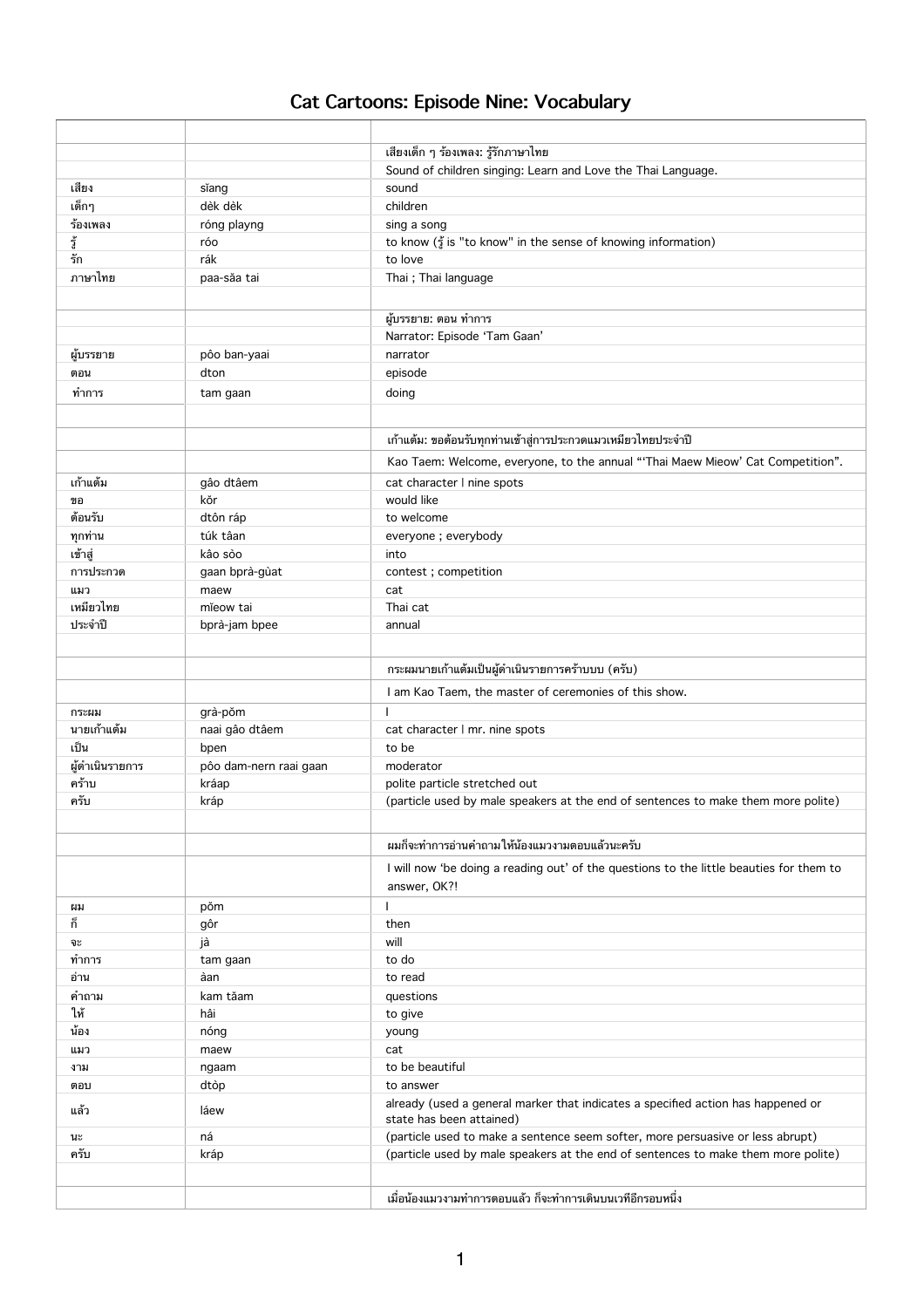|            |               | Once the little beauties are done 'doing the answering', they will 'be doing the                                                                  |
|------------|---------------|---------------------------------------------------------------------------------------------------------------------------------------------------|
|            |               | walking' across the stage one more time                                                                                                           |
| เมื่อ      | mêua          | when                                                                                                                                              |
| น้อง       | nóng          | young                                                                                                                                             |
| แมว        | maew          | cat                                                                                                                                               |
|            |               | to be beautiful                                                                                                                                   |
| งาม        | ngaam         |                                                                                                                                                   |
| ์ ทำการ    | tam gaan      | to do                                                                                                                                             |
| ตอบ        | dtòp          | to answer; to respond; to reply                                                                                                                   |
| แล้ว       | láew          | already (used a general marker that indicates a specified action has happened or<br>state has been attained)                                      |
| ก็         | gôr           | then                                                                                                                                              |
| ຈະ         | jà            | will                                                                                                                                              |
| ์ ทำการ    | tam gaan      | to do                                                                                                                                             |
| เดิน       | dern          | to walk                                                                                                                                           |
| บน         | bon           | on                                                                                                                                                |
| เวที       | way-tee       | stage                                                                                                                                             |
| อีก        | èek           | again                                                                                                                                             |
| รอบ        | rôp           | around                                                                                                                                            |
| หนึ่ง      | nèung         | one                                                                                                                                               |
|            |               |                                                                                                                                                   |
|            |               |                                                                                                                                                   |
|            |               | ระหว่างนี้กรรมการของเราก็จะทำการให้คะแนน                                                                                                          |
|            |               | During which time the members of our committee will 'be doing the awarding' of                                                                    |
|            |               | points.                                                                                                                                           |
|            |               |                                                                                                                                                   |
| ระหว่างนี้ | rá-wàang née  | during this time                                                                                                                                  |
| กรรมการ    | gam-má-gaan   | committee                                                                                                                                         |
| ของ        | kŏng          | of                                                                                                                                                |
| เรา        | rao           | us                                                                                                                                                |
| ก็         | gôr           | then                                                                                                                                              |
| ຈະ         | jà            | will                                                                                                                                              |
| ทำการ      | tam gaan      | to do                                                                                                                                             |
| ให้คะแนน   | hâi ká-naen   | to give marks/points                                                                                                                              |
|            |               |                                                                                                                                                   |
|            |               |                                                                                                                                                   |
|            |               |                                                                                                                                                   |
|            |               | แล้วผมก็จะได้ทำการประกาศผลว่าใครจะได้ตำแหน่งแมวเหมียวไทยประจำปีคร้าบบบ (ครับ)                                                                     |
|            |               | I will then be in a position to 'be doing the announcing' of the results of who (which<br>cat) will be crowned the 'Thai Maew Mieow' of the year. |
| แล้ว       | láew          | and then                                                                                                                                          |
| ผม         |               |                                                                                                                                                   |
|            | pŏm           |                                                                                                                                                   |
| ก็         | gôr           | then                                                                                                                                              |
| ຈະ         | jà            | will                                                                                                                                              |
| ได้        | dâai          | to be able to                                                                                                                                     |
| ทำการ      | tam gaan      | do                                                                                                                                                |
| ประกาศ     | bprà-gàat     | to announce                                                                                                                                       |
| ผล         | pŏn           | result                                                                                                                                            |
| ว่า        | wâa           | that                                                                                                                                              |
| ใคร        | krai          | who                                                                                                                                               |
| ຈະ         | jà            | will                                                                                                                                              |
| ได้        | dâai          | to get                                                                                                                                            |
| ์ ตำแหน่ง  | dtam-nàeng    | results                                                                                                                                           |
| แมว        | maew          | cat                                                                                                                                               |
| ไทย        | tai           | Thai                                                                                                                                              |
| ประจำปี    | bprà-jam bpee | annual                                                                                                                                            |
|            |               |                                                                                                                                                   |
| คร้าบ      | kráap         | male polite particle stretched out                                                                                                                |
| ครับ       | kráp          | (particle used by male speakers at the end of sentences to make them more polite)                                                                 |
|            |               | ี สีสวาด: คำว่า ทำการ ของนายนี่รกหูจริง ๆ ตัดออกได้ไหมจ๊ะ                                                                                         |
|            |               |                                                                                                                                                   |
|            |               | Si Sawat: Your use of the word 'tam gaan' really gets on my nerves. Can you please                                                                |
|            |               | leave it out?                                                                                                                                     |
| สีสวาด     | sèe-sawâat    | cat character I goldish blue grey; bluish gray                                                                                                    |
| คำว่า      | kam wâa       | word<br>doing                                                                                                                                     |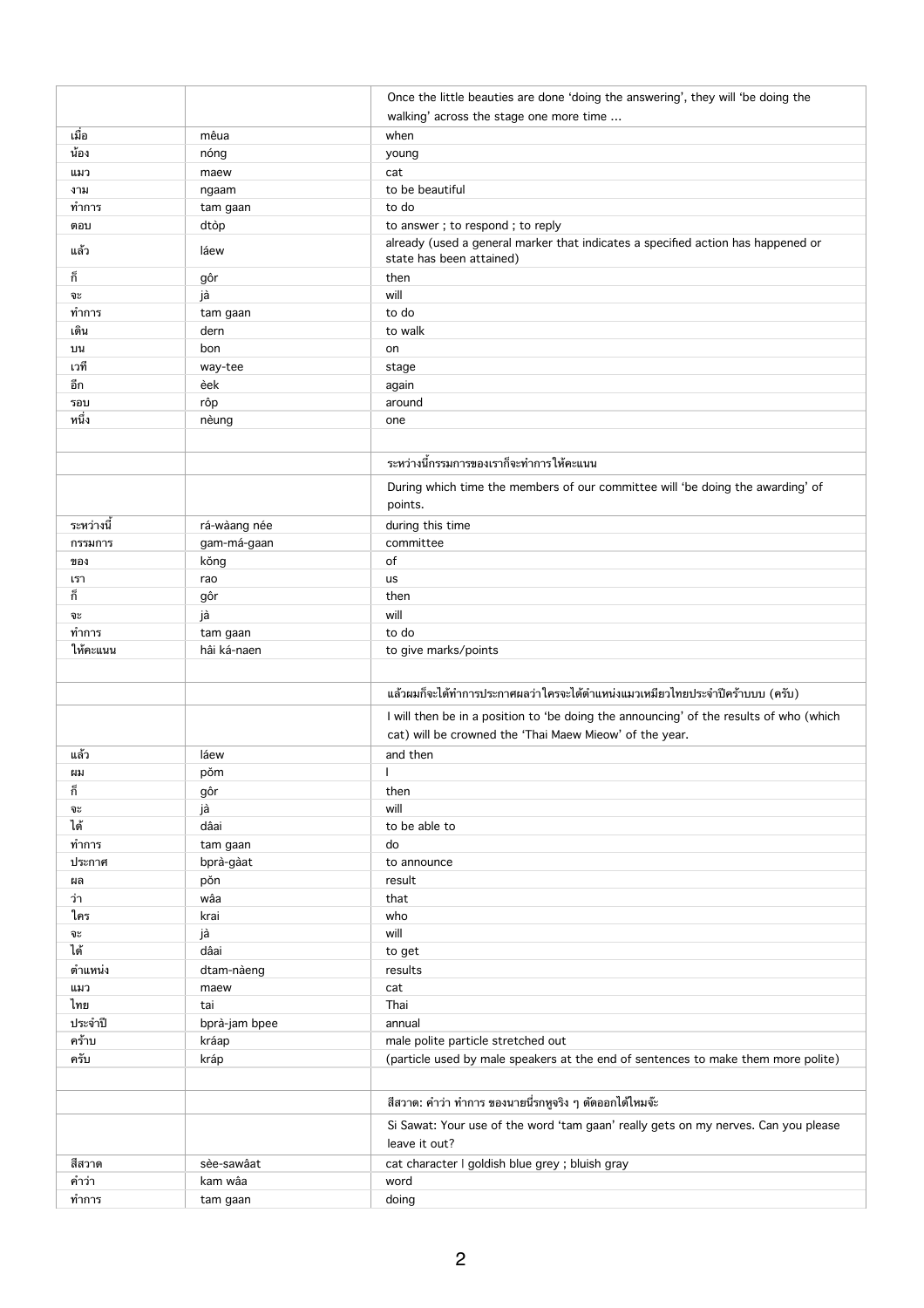| ของ      | kŏng        | of                                                                                 |
|----------|-------------|------------------------------------------------------------------------------------|
| นาย      | naai        | yours                                                                              |
| นี่      | nêe         | this                                                                               |
| รกทู     | rók hŏo     | to be annoying                                                                     |
| จริงๆ    | jing jing   | really                                                                             |
| ตัดออก   | dtàt òk     | to take out                                                                        |
| ได้      | dâai        | can                                                                                |
| ไหม      | măi         | (particle used to turn a statement into a question, similar to a question mark)    |
| จ๊ะ      | já          | (particle used at the end of sentences to make them sound more friendly or polite) |
|          |             |                                                                                    |
|          |             |                                                                                    |
|          |             | เก้าแต้ม: ตัดก็ได้                                                                 |
|          |             | Kao Taem: I can leave it out, sure.                                                |
| เก้าแต้ม | gâo dtâem   | cat character I nine spots                                                         |
| ตัด      | dtàt        | to cut out                                                                         |
| ก็ได้    |             | all right; OK; fine (often used to show somewhat half-hearted or unenthusiastic    |
|          | gôr dâai    | approval)                                                                          |
|          |             |                                                                                    |
|          |             | ี ผมก็จะอ่านคำถาม ให้น้องแมวงามตอบนะครับ                                           |
|          |             |                                                                                    |
|          |             | I will read out the questions to the little beauties for them to answer.           |
| ผม       | pŏm         |                                                                                    |
| ದ<br>ñ   | gôr         | then                                                                               |
| ຈະ       | jà          | will                                                                               |
| อ่าน     | àan         | to read                                                                            |
| คำถาม    | kam tăam    | question                                                                           |
| ให้      | hâi         | to give                                                                            |
| น้อง     | nóng        | younger                                                                            |
| แมว      | maew        | cat                                                                                |
| งาม      | ngaam       | to be beautiful                                                                    |
| ตอบ      | dtòp        | to answer                                                                          |
| นะ       | ná          | (particle used to make a sentence seem softer, more persuasive or less abrupt)     |
| ครับ     | kráp        | (particle used by male speakers at the end of sentences to make them more polite)  |
|          |             |                                                                                    |
|          |             | ้<br>เมื่อน้องแมวงามตอบแล้วก็จะเดินเวทีอีกรอบหนึ่ง                                 |
|          |             |                                                                                    |
|          |             | Once the little beauties are done answering, they will walk across the stage one   |
|          |             | more time                                                                          |
| เมื่อ    | mêua        | when                                                                               |
| น้อง     | nóng        | younger                                                                            |
| แมว      | maew        | cat                                                                                |
| งาม      | ngaam       | to be beautiful                                                                    |
| ตอบ      | dtòp        | to answer                                                                          |
| แล้วก็   | láew gôr    | and then                                                                           |
| ຈະ       | jà          | will                                                                               |
| เดิน     | dern        | to walk                                                                            |
| เวที     | way-tee     | stage                                                                              |
| อีก      | èek         | again                                                                              |
| รอบ      | rôp         | around                                                                             |
| หนึ่ง    | nèung       | one                                                                                |
|          |             |                                                                                    |
|          |             | ระหว่างนี้กรรมการของเราก็จะให้คะแนน                                                |
|          |             |                                                                                    |
|          |             | during which time the members of our committee will award points.                  |
| ระหว่าง  | rá-wàang    | during                                                                             |
| นี้      | née         | this                                                                               |
| กรรมการ  | gam-má-gaan | committee                                                                          |
| ของ      | kŏng        | of                                                                                 |
| เรา      | rao         | we                                                                                 |
| ก็       | gôr         | then                                                                               |
| ຈະ       | jà          | will                                                                               |
| ให้คะแนน | hâi ká-naen | to give points                                                                     |
|          |             |                                                                                    |
|          |             |                                                                                    |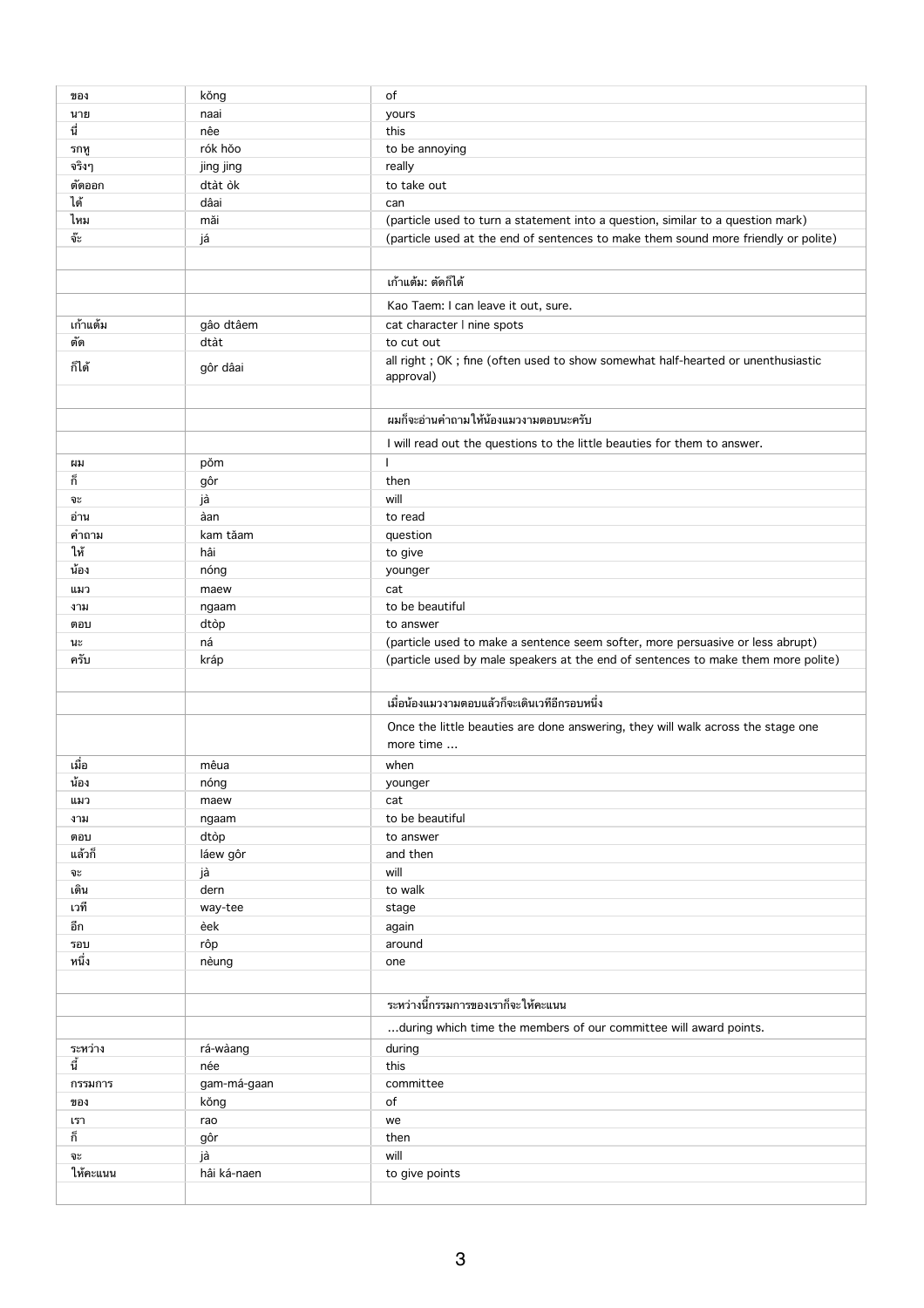|                |                      | ้ แล้วผมก็จะประกาศผลว่าใครจะได้ตำแหน่งแมวเหมียวไทยประจำปี                                          |
|----------------|----------------------|----------------------------------------------------------------------------------------------------|
|                |                      | Then I will announce the results of who (which cat) will be crowned the 'Thai Maew                 |
|                |                      | Mieow' of the year.                                                                                |
| แล้ว           | láew                 | and then                                                                                           |
| ผม             | pŏm                  |                                                                                                    |
| ก็             | gôr                  | therefor                                                                                           |
| ຈະ             | jà                   | will                                                                                               |
| ประกาศ         | bprà-gàat            | to announce                                                                                        |
| ผล             | pŏn                  | result                                                                                             |
| ว่า            | wâa                  | that                                                                                               |
| ใคร            | krai                 | who                                                                                                |
| ຈະ             | jà                   | will                                                                                               |
| ได้            | dâai                 | to get                                                                                             |
| ตำแหน่ง        | dtam-nàeng           | position                                                                                           |
| แมวเหมียว      | maew mieow           | cat                                                                                                |
| ไทย            | tai                  | Thai                                                                                               |
| ประจำปี        | bprà-jam bpee        | annual                                                                                             |
|                |                      |                                                                                                    |
|                |                      | ้สีสวาด: อ๋า อย่างนี้ค่อยใช้ได้หน่อย                                                               |
|                |                      | Si Sawat: Ah, now that sounds just fine.                                                           |
| สีสวาด         | sèe-sawâat           | cat character I goldish blue grey; bluish gray                                                     |
| ื่อำ           | ăa                   | ahhhh                                                                                              |
| อย่างนี        | yàang née            | like this                                                                                          |
| ค่อย           | kôi                  | rather                                                                                             |
| ใช้ได้         | chái dâai            | alright                                                                                            |
| หน่อย          | nòi                  | (particle added to soften a request or command)                                                    |
|                |                      |                                                                                                    |
|                |                      | ผู้บรรยาย: ทำการ คำว่าทำการเป็นคำพุ่มเฟือย                                                         |
|                |                      |                                                                                                    |
|                |                      | Narrator: 'Tam gaan', the word 'tam gaan' is verbose.                                              |
| ผู้บรรยาย      | pôo ban-yaai         | narrator                                                                                           |
| ทำการ          | tam gaan             | to do                                                                                              |
| คำว่า          | kam wâa              | the word                                                                                           |
| ทำการ          | tam gaan             | to do; doing                                                                                       |
| เป็น<br>คำ     | bpen                 | to be                                                                                              |
| พุ่มเฟือย      | kam<br>fûm-feuay     | word<br>over the top                                                                               |
|                |                      |                                                                                                    |
|                |                      |                                                                                                    |
|                |                      | ถ้าไม่ใช้จะทำให้ข้อความกะทัดรัดชัดเจน                                                              |
|                |                      | If you don't use it, then what you want to say will be more succinct and clear.                    |
| ถ้า            | tâa                  | if                                                                                                 |
| ไม่            | mâi                  | not                                                                                                |
| ใช้            | chái                 | to use                                                                                             |
| ຈະ             | jà                   | will                                                                                               |
| ทำให้          | tam hâi              | cause                                                                                              |
| ข้อความ        | kôr kwaam            | message                                                                                            |
| กะทัดรัดชัดเจน | gà-tát-rát chát jayn | to be clear                                                                                        |
|                |                      |                                                                                                    |
|                |                      | แมวทั้งสามตัว: แล้วพบกันใหม่นะครับบบ (ครับ)                                                        |
|                |                      | All Three Cats: See you again next time!                                                           |
| ิสาม           | săam                 | three                                                                                              |
| พบกัน          | póp gan              | meet; encounter; see                                                                               |
| ใหม่           | mài                  | again; once more                                                                                   |
|                | ná                   | [to be] new ; recent ; the latest                                                                  |
| นะ<br>คร้าบบ   |                      | (particle used to make a sentence seem softer, more persuasive or less abrupt)<br>ครับ dragged out |
| ครับ           | kráappp<br>kráp      | (particle used by male speakers at the end of sentences to make them more polite)                  |
|                |                      |                                                                                                    |
|                |                      |                                                                                                    |
|                |                      | ้เสียงเด็ก ๆ ร้องเพลง: รู้รักภาษาไทย                                                               |
|                |                      | Sound of children singing: Learn and Love the Thai Language                                        |